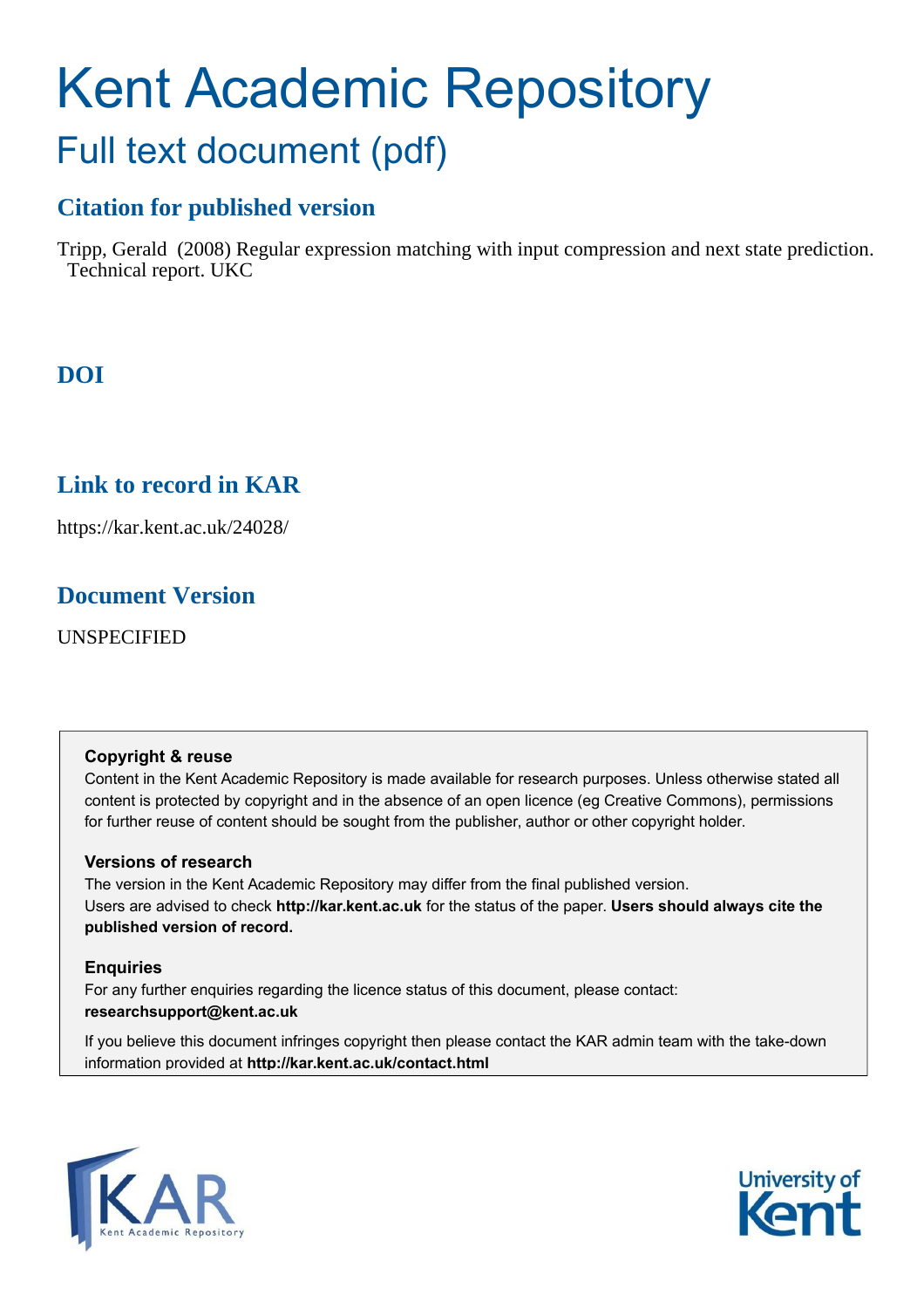# **Computer Science at Kent**

# **Regular expression matching with input compression and next state prediction.**

Gerald Tripp

Technical Report No. 3-08 October 2008

<span id="page-1-0"></span>Copyright © 2008 University of Kent at Canterbury Published by the Computing Laboratory, University of Kent, Canterbury, Kent CT2 7NF, UK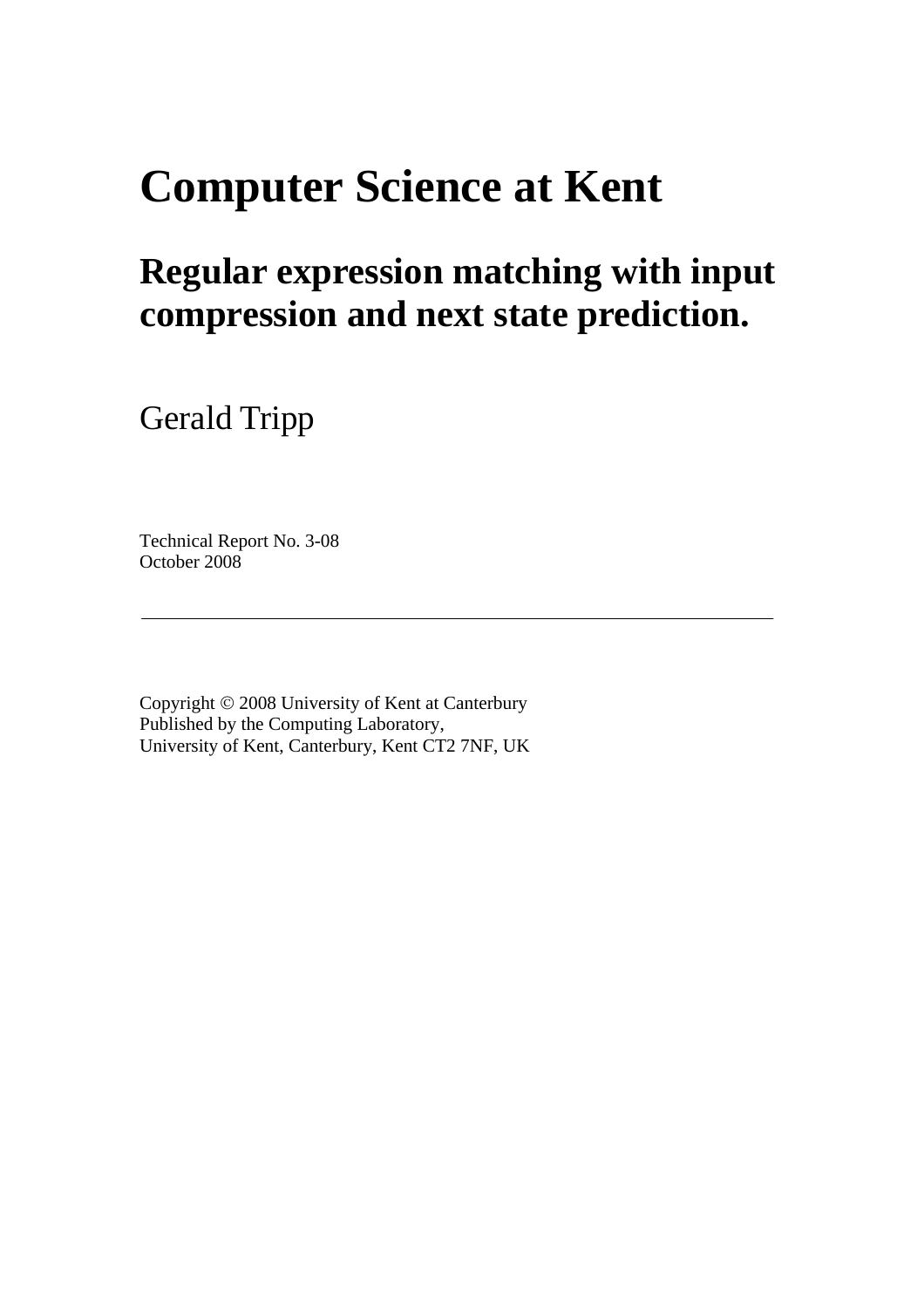## **Regular expression matching with input compression and next state prediction.**

*Gerald Tripp[\\*](#page-1-0)*

*Computing Laboratory Technical Report 3-08, October 2008. University of Kent, Canterbury, Kent. CT2 7NF, UK.*

## **Abstract**

Automata based regular expression matching can often require large amounts of memory for its state transition tables, particularly when matching multiple complex regular expressions with the same automata. For systems with limited memory resources it is common to try to compress the state transition tables. One technique called *row displacement with state marking* does this by identifying default values for the next state and then packing the remaining information into a one dimensional array. Although this compression technique works well when matching multiple strings, it is not as effective when matching multiple complex regular expressions.

This paper describes a technique called next state prediction. This performs lossy compression of the current state and input values and uses these to select a likely next state from a prediction table. This is used in conjunction with a standard row displacement with state marking algorithm and leads to an overall reduction in the memory required for the various tables.

The algorithms have been tested with a number of different design parameters, and compared with a 'baseline version' where this technique is not used. When testing this system with a set of regular expressions from the Snort intrusion detection system, the memory required was around 46% of that required for the baseline version. The design has been modelled in VHDL for use within an FPGA and tested via simulation and operates at a search rate of 2.0 Gbps irrespective of the regular expressions being searched for or the input data being scanned.

# **1. Introduction**

Previous work by the author [\[1\]](#page-13-0) has looked at the implementation of regular expression matching within Field Programmable Gate Arrays (FPGAs). This used standard techniques [\[2\]](#page-13-1) for taking a Regular Expression (RE) and creating a Deterministic Finite Automaton (DFA) for its implementation. In addition to this, a further stage was added to group together sets of characters that cause the same transitions within the automaton and to compress the input data so as to form a set identifier. The automaton is then modified so as to label edges with one or more of these set identifiers.

The current paper continues this previous work, implementing some of the areas left for further study in the previous paper. In performing this further work, it was discovered that

<sup>\*</sup> Email: G.E.W.Tripp@kent.ac.uk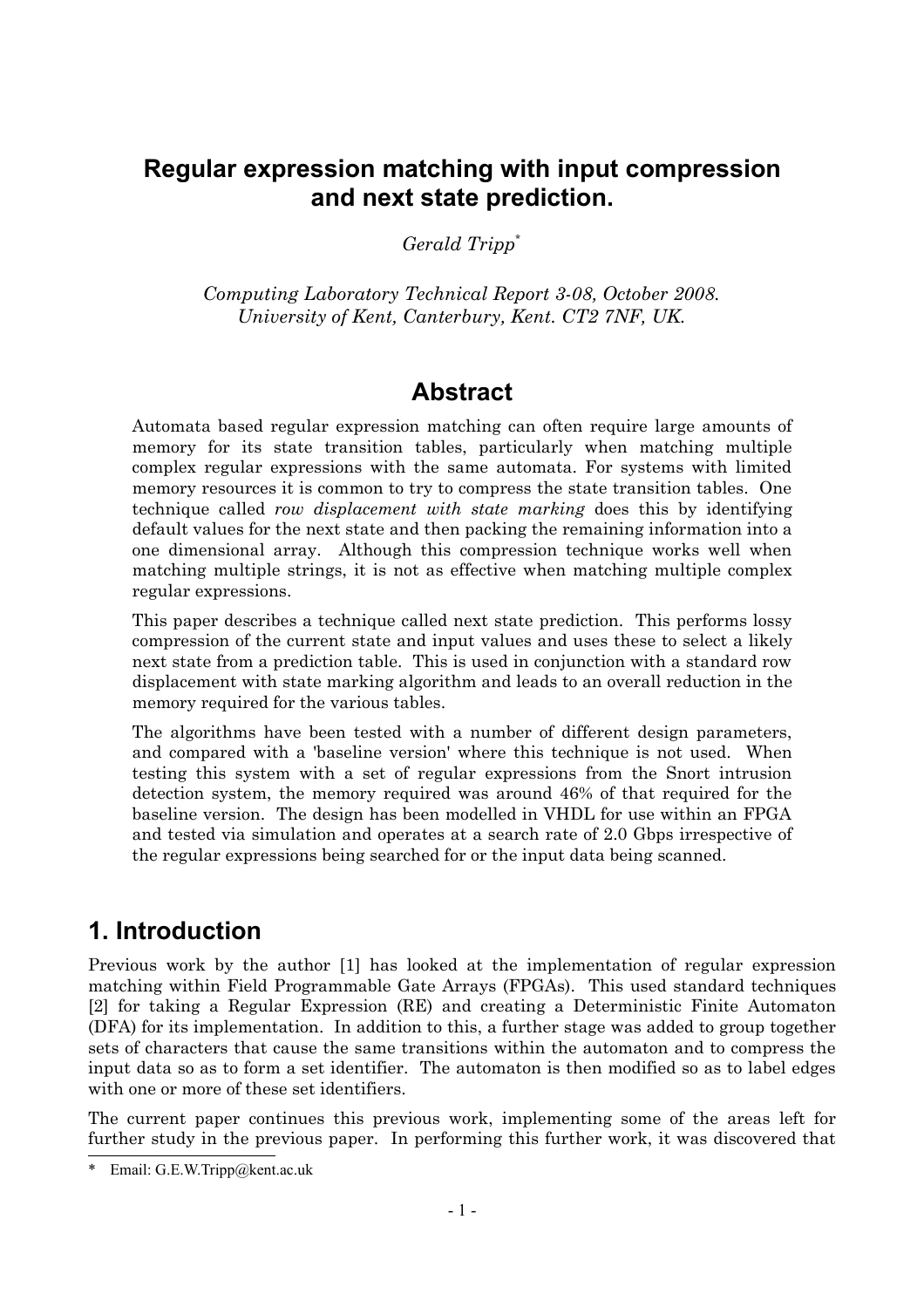some automata designed to match multiple regular expressions required larger than expected amounts of memory. The automata were implemented as before using *row displacement with state marking* [[3](#page-13-4)], but this was found not to give the expected amount of compression. A further stage has been taken in this current work that looks at the use of *next state prediction*  as a way of improving memory efficiency.

The next section gives a brief overview of previous work, section three gives details of the baseline design for matching multiple regular expressions and outlines how the use of Kleenestar operators causes a major increase in resource requirements. The following section looks at an algorithm for creating a next state prediction to use in conjunction with the existing design. Section five gives details of a hardware design to implement the next state prediction system and the results of the resource requirements for a sample set of regular expressions for both the old and new designs. The final section gives conclusions and ideas for further work.

# **2. Background**

The aim of this work is to produce designs for regular expression matching systems that can be implemented efficiently in hardware, for example within a Field Programmable Gate Array (FPGA). These will typically aim to operate at a deterministic search rate, for example consuming input data at the rate of one input word per hardware clock cycle.

## *2.1 Overview of implementation techniques*

Two main approaches are taken in the literature: to convert the RE into a Non deterministic Finite Automata (NFA) and to implement that in hardware, or to take this a stage further whereby the NFA is further converted into a DFA and to implement that in hardware. In terms of processing the REs, this is typically done using standard techniques [[2\]](#page-13-1) that have been used for many years.

#### **Hardware base NFA implementation**

A popular technique in the literature is to use a direct implementation of a NFA in hardware. This has the advantage of not becoming overly complex when used for RE matching, however we do have the problem that we can typically have more than one state active at once. This makes a software implementation quite complex, as each cycle we need to determine which states *(plural)* will become active next. A technique for implementing this in hardware was described by Sidhu and Prasanna [\[4\]](#page-13-3), whereby each 'state' is implemented as a 1-bit flip flop and logic is then used to implement the 'edges' between states. This type of system will operate in parallel and can run quite fast, although the clock speed may need to be reduced for some complex automata. A lot of work has built on and improved on the original design, including techniques to optimise the character decoding [\[5](#page-13-2)] and schemes to extend this to operate with multi-byte input data [[6](#page-14-1)] [[7\]](#page-14-0). One disadvantage of this technique is however that it produces a hardware design that is specific to the set of REs being matched and thus requires it to be implemented in field programmable devices if the matching requirements for a system can change and will require at least partial reconfiguration at run time if we wish to change the rules 'on the fly'.

#### <span id="page-3-0"></span>**Hardware based DFA Implementation**

<span id="page-3-1"></span>A benefit of DFA implementation is that this has only one active state, and this can, for example, be held as a state variable. A disadvantage however is that the DFAs generated for REs can be quite complex. DFAs are commonly used within hardware designs, with small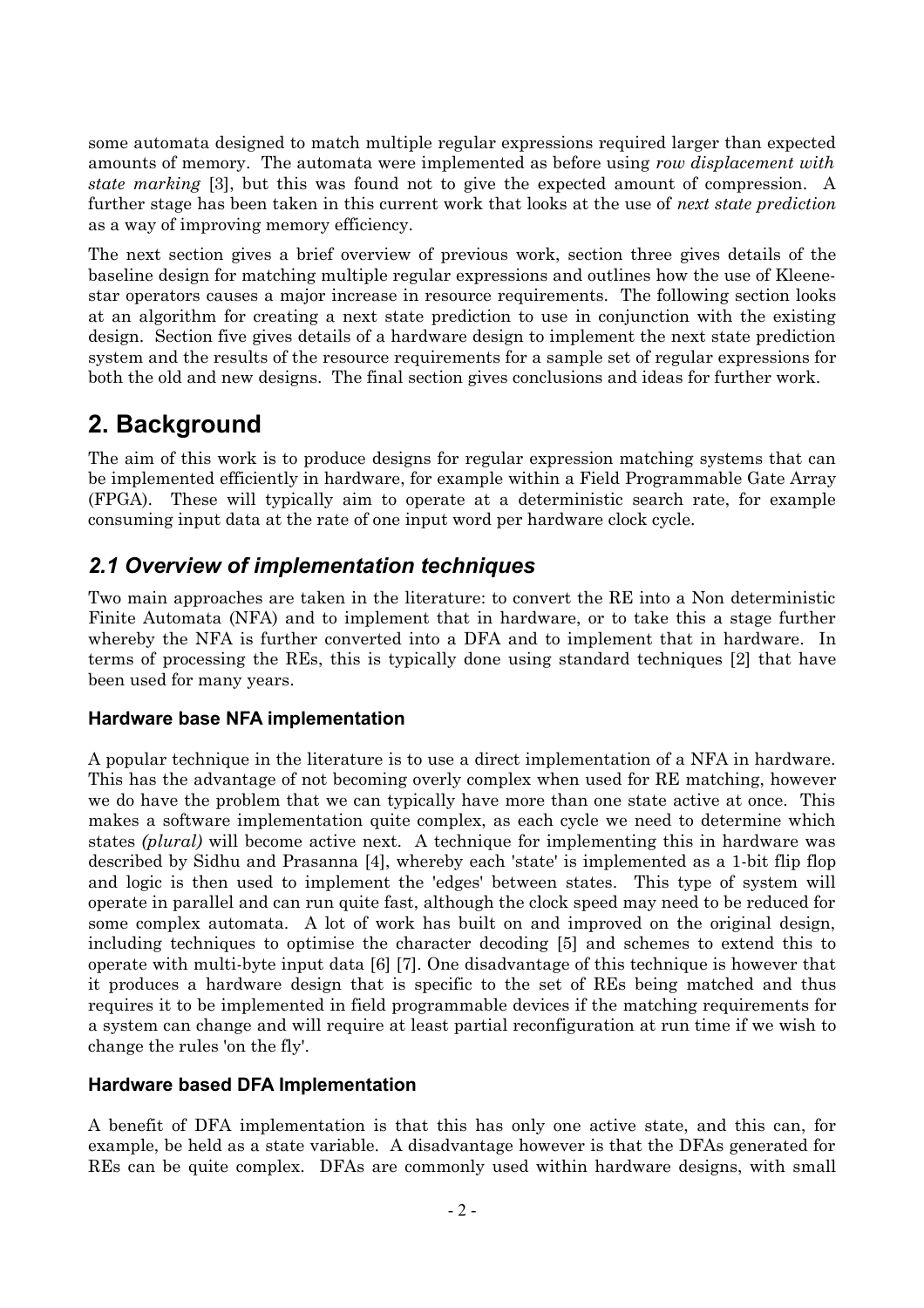examples often being synthesized into a collection of flip-flops and logic gates. Larger DFAs can be implemented as a traditional state variable and a state transition table, as we might in software. A problem however, is that the tables can be quite large and may not be practical to implement within the relatively small amounts of memory found with FPGAs.

With table based DFA implementation, quite a lot of work has gone into ways of compressing the state transition tables – as these are generally quite redundant. One method of compressing the state transition tables is to use 'row displacement with state marking' [[3\]](#page-13-4) which is described below. This technique was used by Sugawara et.al for a high speed hardware based string matching system [[8](#page-14-4)] which implemented Aho-Corasick multi string matching [\[9\]](#page-14-3). Another compression method by Brodie et.al used run length encoding as the way in which the state transition tables were compressed [\[10\]](#page-14-2).

The hardware implementations of DFAs are generally not as efficient in resource usage as the implementations of NFAs, but they do however have the advantage that they can be table based and thus can enable simple run-time reconfiguration without changes to the hardware design.

#### **Row Displacement with state marking**

This is one of a number of techniques that was used originally to compress the size of tables used for parsers or lexical analysers within compilers. It operates on the basis that state transition tables typically have a lot of redundancy – with one or more main routes through the tables to match various strings or patterns and then large numbers of error cases that take us to the idle state or to a state that represents a match of a suffix of the data already matched. As a trivial example, we can look at an automata that matches the string "abcba", the state transition table for which is shown as the left most array in [Table 1.](#page-3-0)

<span id="page-4-0"></span>

*Table 1: Original, Default and Difference Arrays*

From this table, we can see that the most common (default) value for each column is the value at the top  $-$  i.e. the next state for the current input in the idle state. We can split this state transition table into two parts: a *default* table and a *difference* table, as also shown in [Table 1.](#page-3-0)

The default table is a single dimensional table and will typically be quite small. The difference table is still of the same size as before, but is now sparse, and we can take

<sup>†</sup> Note: the character *z* is used in this paper to represent any character not in the 'alphabet' of characters being search for in the string or regular expression.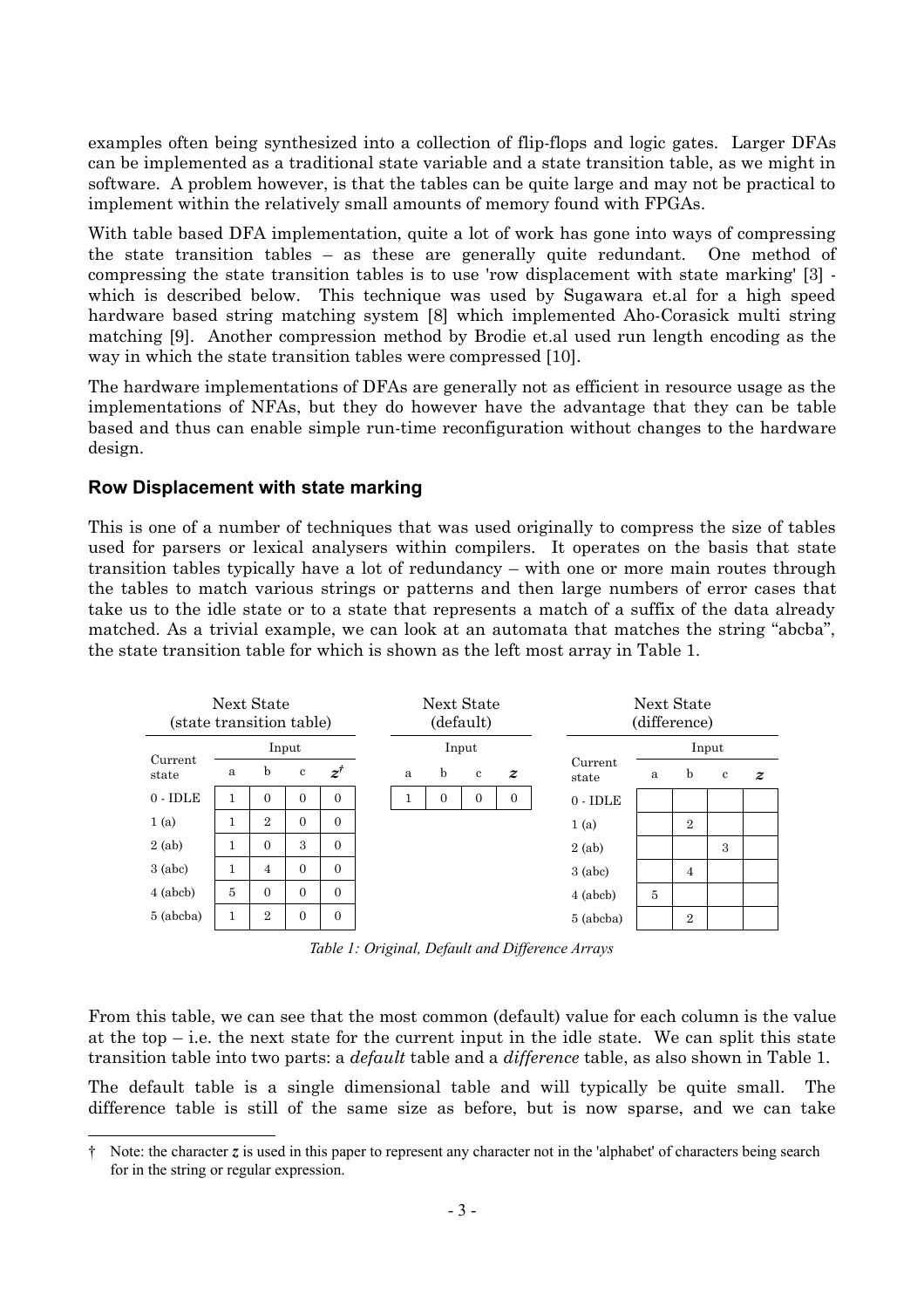advantage of this when its being stored. The difference table can be divided into its separate rows and these are then packed into a one dimensional table, in a way such that there are no collisions between entries – each entry is then *tagged* with the current state that the entry belongs to. The creation of this *packed array* is shown in [Table 2](#page-4-0).



<span id="page-5-0"></span>*Table 2: Building the packed array*

To find the next state, we look in the packed array starting at the base address for the current state plus an offset for the current input value. If the 'tag' value we find is equal to the current state, then we have found a valid entry and we can take the next state value from the table. If there is no valid entry in the packed array, then we take the entry from the default array instead. In practice, we don't need a separate table to look up the base address for the current state as this can be pre-calculated and incorporated into the default and packed arrays along with the next state values.

## **2.1 Previous work**

Previous work by the author [\[1](#page-13-0)] looked at how we could build a table based DFA implementation and used 'row displacement with state marking' as the way in which to reduce the amount of memory required for its implementation. An input compression system was also used to reduce input redundancy and hence the overall automata size. This compressed all input values that have the same effect on the automata into the same 'token' value for input into a modified automata. The initial version as published only matched a single RE per automata (or *engine*), although it was noted that this could be extended to match multiple REs. When extending this system later to match multiple REs, it was noticed that the memory requirements increased far more than expected. This current paper looks at some of the reasons why this happens and a mechanism that helps to address this.

# **3. A baseline multiple-RE matching engine**

<span id="page-5-1"></span>As an initial stage, a modified version of the previous design was produced that was capable of matching multiple REs. In terms of hardware, this was a trivial change that just added extra output 'match' bits. This modified version is shown in a simplified form in [Figure 1](#page-5-0) - this is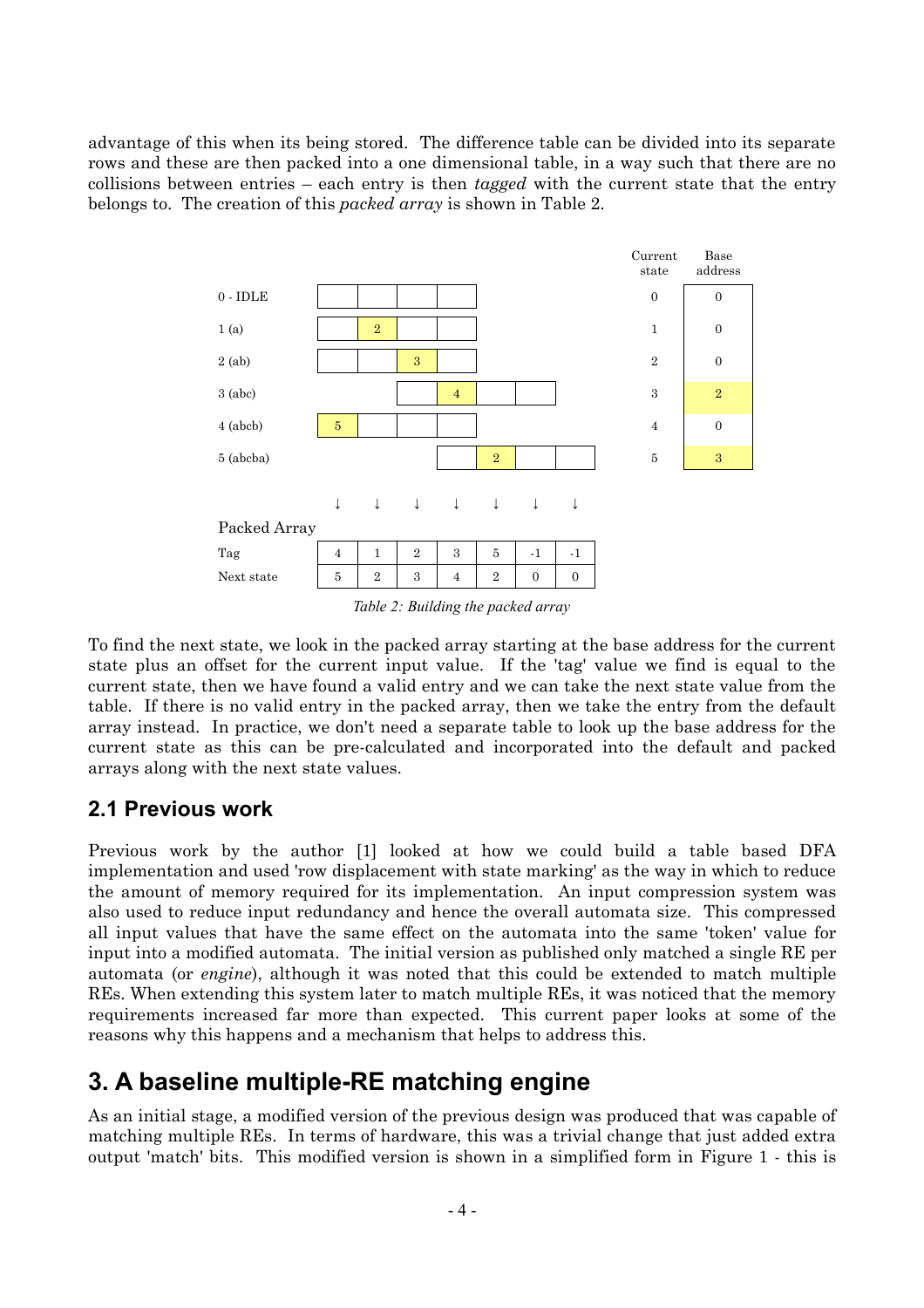based on the design mentioned above, which itself was developed from the design described by Sugawara et.al in [\[8](#page-14-4)]. Some minor changes needed to be made to the software to support having multiple REs within the same matching engine which included retaining separate terminal states for each RE and ensuring that these do not get merged during state minimization.



*Figure 1: Baseline Multi-RE matching engine*

For this baseline design, each engine is capable of matching up to *N* regular expressions and is implemented using a *S* bit state variable, a packed array with a *P* bit address input, and an *I* bit data input that is compressed in range to be of width *J* .

The operation of each of the three tables in this design are as follows:

- The input compression table compresses the input data in a way that input values that have the same effect on the matching automata are compressed to the same output value.
- <span id="page-6-0"></span>● The default array takes the compressed input and gives a default value for the next state (and other values) of the automata based on the next state given by the current input in the automaton's IDLE state.
- The packed array holds information for all of the cases where the next state given by the default array is not correct for a particular combination of input and current state.

The packed array is usually relatively sparse and this is compacted using row displacement with state marking [[3\]](#page-13-4). Data is retrieved from this array using a form of indexing using the compressed input as an offset<sup>[†](#page-5-1)</sup> from the start of the information for the current state. The start address of the information for a particular state is calculated in advance and stored in the packed and default arrays along with the next state information. More information on the implementation of this algorithm are given in [[1\]](#page-13-0).

The baseline design needs three blocks of memory as follows:

<sup>†</sup> The indexing is actually performed using bitwise exclusive-or in place of add, for reasons of hardware performance.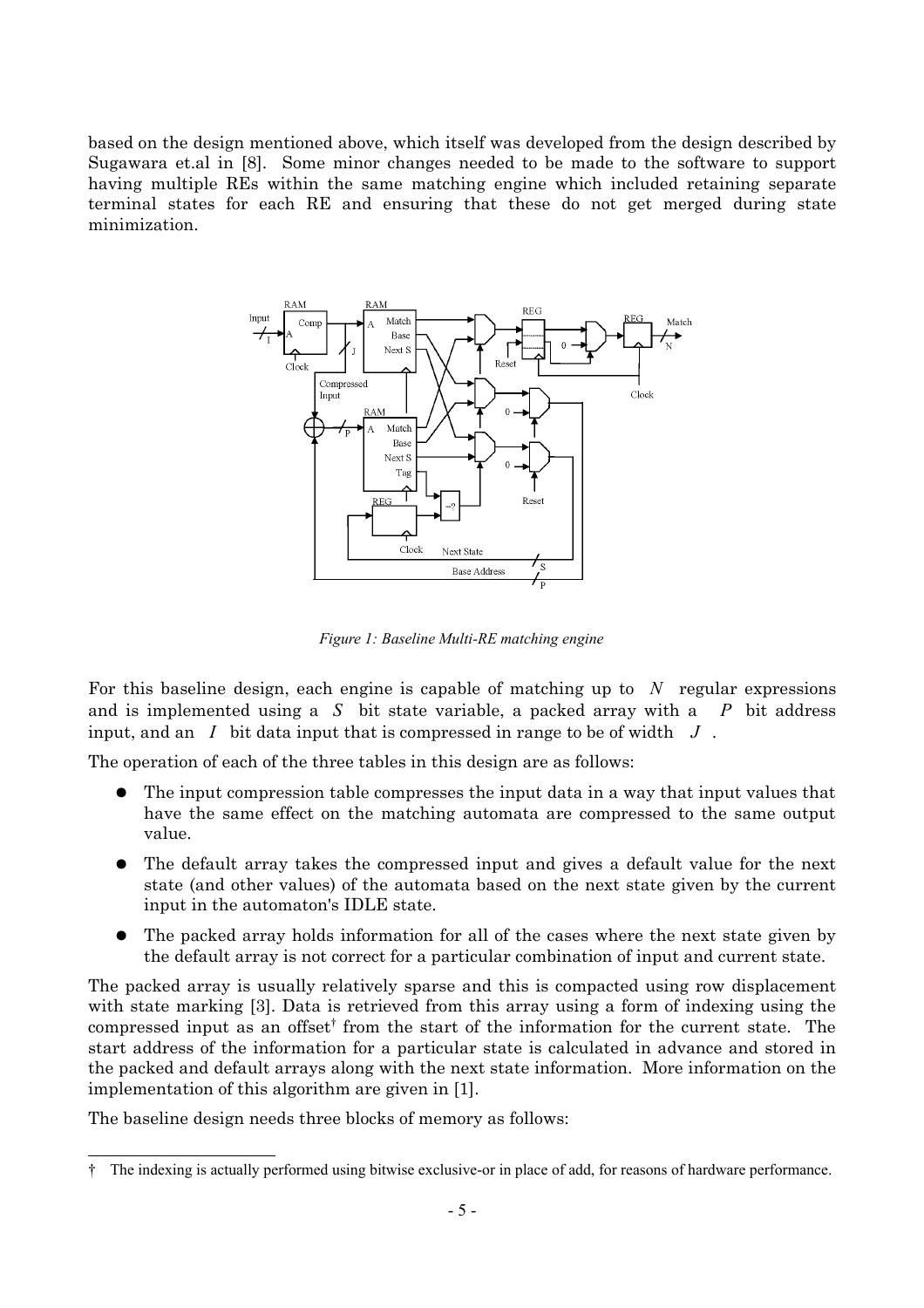input compression table, of size =  $J.2<sup>T</sup>$  bits;

default array, of size =  $(S+P+N)$ .2<sup>*J*</sup> bits;

packed array, of size =  $(2S + P + N) .2^P$  bits.

Thus, the total amount of memory *M* required is:

$$
M = J \cdot 2^{I} + (S + P + N) \cdot 2^{J} + (2S + P + N) \cdot 2^{P}
$$

Actual implementations may however vary so as to optimize the use of individual memory components within an FPGA – as with the design previously reported, the input compression and default arrays can be combined into a single table of size:  $(S+P+N+J) \cdot 2^I$  which gives no increase in memory used if *J*=*I* .

As an example, [Table 3](#page-6-0) shows the state transition table for matching the following Perl Compatible Regular Expression (PCRE) [[11\]](#page-14-6): "/[vV]a[rR]iable/". The first line forms the content for the default array, and the other 7 highlighted entries form the data that needs to be compressed into the packed array. As can be seen, there is very little data here that is required to perform this matching operation.

| Next State       |                   |                |                |                    |                           |                            |              |                  |  |  |
|------------------|-------------------|----------------|----------------|--------------------|---------------------------|----------------------------|--------------|------------------|--|--|
|                  | Input             |                |                |                    |                           |                            |              |                  |  |  |
| Current<br>State | $\Omega$<br>${a}$ | 1              | $\overline{2}$ | 3<br>${b} {e} {i}$ | $\overline{4}$<br>$\{1\}$ | 5<br>$\{r, R\}$ $\{v, V\}$ | 6            | 7<br>$\{z\}$     |  |  |
| 0 [idle]         | 0                 | $\theta$       | $\theta$       | $\overline{0}$     | $\overline{0}$            | $\overline{0}$             | 1            | $\overline{0}$   |  |  |
| $\mathbf{1}$     | $\overline{2}$    | $\theta$       | $\Omega$       | $\overline{0}$     | $\theta$                  | $\overline{0}$             | 1            | $\overline{0}$   |  |  |
| $\overline{2}$   | $\theta$          | $\overline{0}$ | $\overline{0}$ | $\overline{0}$     | $\overline{0}$            | 3                          | 1            | $\overline{0}$   |  |  |
| 3                | $\theta$          | $\theta$       | $\Omega$       | $\overline{4}$     | $\theta$                  | $\overline{0}$             | 1            | $\overline{0}$   |  |  |
| $\overline{4}$   | $\overline{5}$    | $\theta$       | $\Omega$       | $\overline{0}$     | $\Omega$                  | $\overline{0}$             | $\mathbf{1}$ | $\boldsymbol{0}$ |  |  |
| 5                | $\overline{0}$    | 6              | $\overline{0}$ | $\overline{0}$     | $\Omega$                  | $\mathbf{0}$               | $\mathbf{1}$ | $\overline{0}$   |  |  |
| 6                | $\overline{0}$    | $\overline{0}$ | $\overline{0}$ | $\overline{0}$     | 7                         | $\overline{0}$             | 1            | $\overline{0}$   |  |  |
| 7                | $\theta$          | $\theta$       | 8              | $\overline{0}$     | $\theta$                  | $\overline{0}$             | 1            | $\overline{0}$   |  |  |
| 8                | $\mathbf{0}$      | $\overline{0}$ | $\overline{0}$ | $\overline{0}$     | $\overline{0}$            | $\overline{0}$             | 1            | $\boldsymbol{0}$ |  |  |

<span id="page-7-0"></span>*Table 3: State Transition Table for matching:* "/[vV]a[rR]iable/"*.*

#### *3.1 Limitations*

In testing this system with sample patterns from the Snort intrusion detection [[12](#page-14-5)] community rule set, it was found that less REs could be matched within a single matching engine than was initially expected, and because of this the REs and their state transition tables were examined carefully to see why this was.

One property of the REs that appeared to require particularly large amounts of resources in this implementation was the use of the Kleene-star operators. These allow us to match multiple instances of a pattern and are often used in the snort rule REs for absorbing white space or matching alphanumeric strings. A problem we have in intrusion detection is that we need to match *any* instance of our regular expression, irrespective of its context – i.e. we don't want the matching system to be fooled by any previous data. A problem we have here though is the this 'wild-card' style matching may also match data that could be a prefix of the RE itself.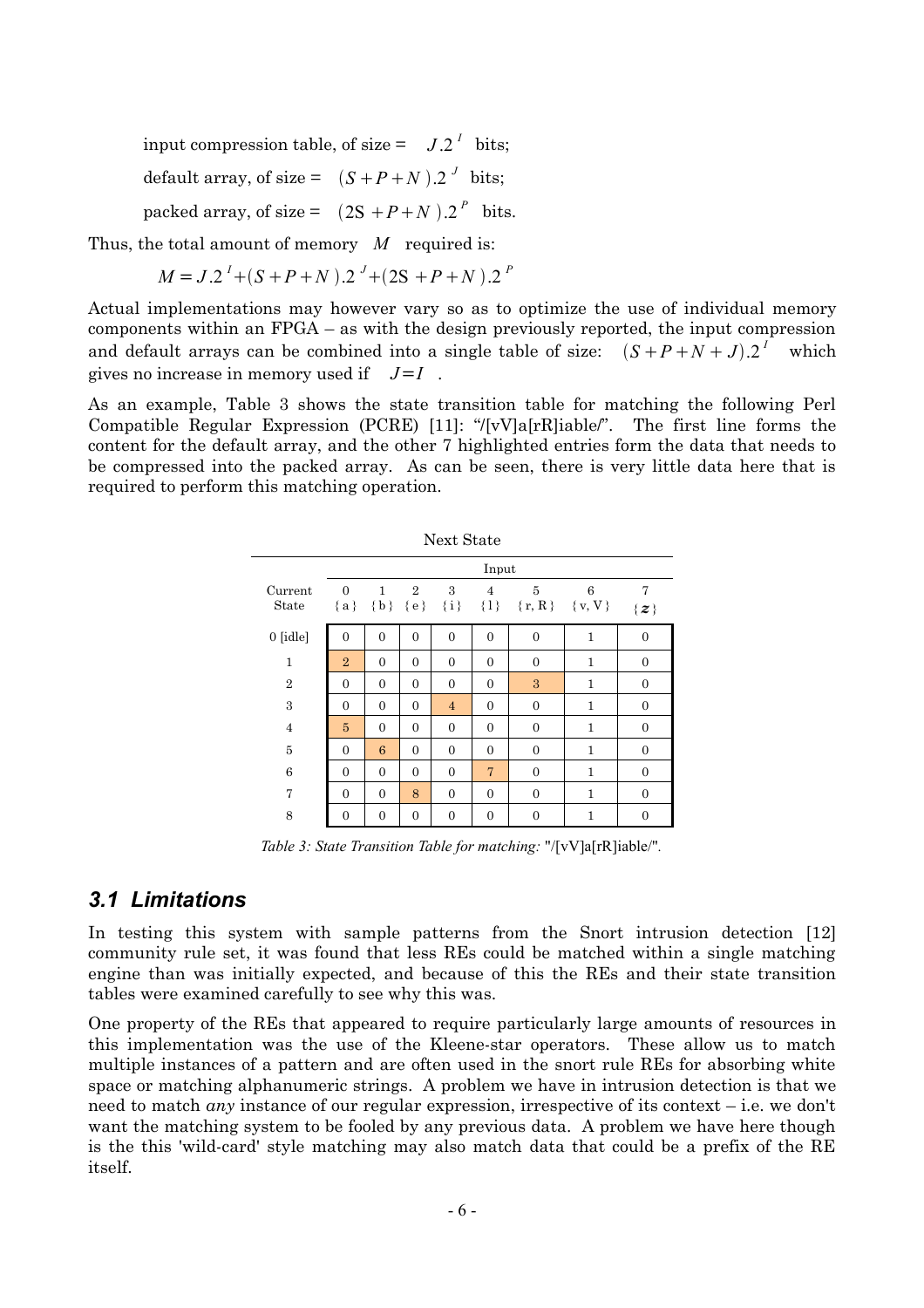Take the following (more complex) PCRE as an example:

 $\mu$ <sup>"</sup>/var=[a-z]+;/"

Here we are looking for a lower case text string being assigned to the variable 'var', with a semicolon used to define the end of the pattern. So the following input data, for example, would give us a match:

$$
var = abx; \longrightarrow matches: "var = abx;"
$$

The following, rather more complex, input data examples would however also give a match:

$$
var=var=xyz;
$$
  
\n
$$
var=var=xyz;
$$
  
\n
$$
var=var=var;
$$
  
\n
$$
var=var
$$
  
\n
$$
var=var
$$
  
\n
$$
var=var
$$
  
\n
$$
var=var
$$
  
\n
$$
var=var
$$
  
\n
$$
var=var
$$
  
\n
$$
var=var
$$
  
\n
$$
var=var
$$

The first assignment in each of the above will not match, as they are not terminated by a semicolon, whereas the second ones will. A problem however, is that the automaton performing the matching needs to be looking for a second instance of the string 'var' whilst it is looking for a possible right hand side to the expression. The second '=' character is the deciding point that determines that the pattern isn't matching as expected and will cause the match to drop back to the suffix 'var='. The resulting automaton table for this match is shown in [Table 4.](#page-7-0)

<span id="page-8-0"></span>

| <b>Next State</b> |                         |                |                                  |                |                  |                |                                 |  |  |
|-------------------|-------------------------|----------------|----------------------------------|----------------|------------------|----------------|---------------------------------|--|--|
|                   | Input                   |                |                                  |                |                  |                |                                 |  |  |
| Current<br>State  | $\mathbf{0}$<br>$\{v\}$ | 1              | $\overline{2}$<br>${; }$ {r} {=} | 3              | 4<br>$\{z\}$     | 5              | 6<br>${a}$ { $b-q$ , s-u, w-z } |  |  |
| $0$ [idle]        | $\mathbf{1}$            | $\mathbf{0}$   | $\mathbf{0}$                     | $\mathbf{0}$   | $\mathbf{0}$     | $\mathbf{0}$   | $\mathbf{0}$                    |  |  |
| $\mathbf{1}$      | 1                       | $\mathbf{0}$   | $\mathbf{0}$                     | $\mathbf{0}$   | $\mathbf{0}$     | $\overline{2}$ | $\boldsymbol{0}$                |  |  |
| $\overline{2}$    | 1                       | $\mathbf{0}$   | $\overline{3}$                   | $\mathbf{0}$   | $\boldsymbol{0}$ | $\mathbf{0}$   | $\boldsymbol{0}$                |  |  |
| 3                 | $\mathbf{1}$            | $\mathbf{0}$   | $\mathbf{0}$                     | $\overline{4}$ | $\mathbf{0}$     | $\mathbf{0}$   | $\boldsymbol{0}$                |  |  |
| $\overline{4}$    | 5                       | $\mathbf{0}$   | 6                                | $\mathbf{0}$   | $\mathbf{0}$     | 6              | 6                               |  |  |
| 5                 | 5                       | 8              | 6                                | $\mathbf{0}$   | $\mathbf{0}$     | $\overline{7}$ | 6                               |  |  |
| 6                 | 5                       | 8              | 6                                | $\mathbf{0}$   | $\mathbf{0}$     | 6              | 6                               |  |  |
| 7                 | 5                       | 8              | 9                                | $\theta$       | $\mathbf{0}$     | 6              | 6                               |  |  |
| 8                 | 1                       | $\overline{0}$ | $\mathbf{0}$                     | $\mathbf{0}$   | $\overline{0}$   | $\overline{0}$ | $\mathbf{0}$                    |  |  |
| 9                 | 5                       | 8              | 6                                | 4              | $\boldsymbol{0}$ | 6              | 6                               |  |  |

*Table 4: State Transition Table for matching:* "/var=[a-z]+;/".

We can see in this case that the data in the state transition table is more complex than we had in the example shown in [Table 3.](#page-6-0) With the first example, we had a single route through the automaton table, with various error paths to follow on mismatch, which in that example were not state dependent. With the RE automaton above, we can see that whilst trying to match the '[a-z]+' part of the expression (in states: 4, 5, 6, 7  $\&$  9), the automaton behaves in a very different way. This leads to the state transition table having far less redundancy than the one used in our first example – and thus making it more complex to compress.

In the example shown in [Table 4,](#page-7-0) the next state values that differ to the default next state for that input character in state 0 are highlighted. This affects 28 out of the possible 70 table entries. In cases where multiple complex REs are being matched, then this effect becomes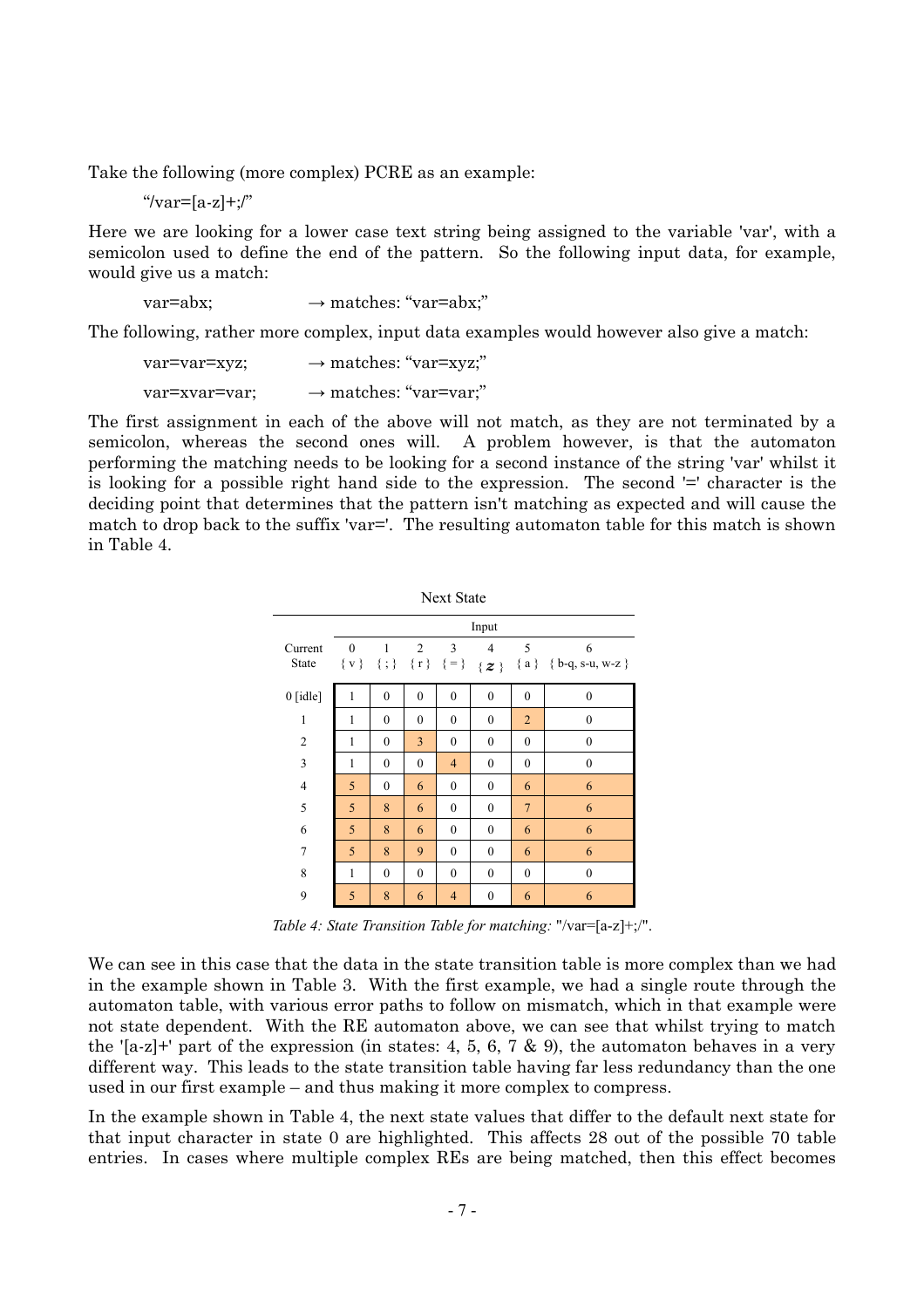even more pronounced as we are effectively trying to remember sequences of input data that can occur within multiple wild card matches in multiple REs. The existing design does of course operate correctly, but all of our highlighted entries in the state transition table end up needing to be represented within the packed array as differences from the default values.

## *3.2 Identifying redundancy*

Not withstanding the problems noted above with the standard row displacement with state marking approaches, we can see *visually* from [Table 4](#page-7-0) that there is still quite a lot of redundancy in the state transition table that we may be able to exploit. We can see this easier if we rearrange the order of rows and columns in this table as shown in [Table 5](#page-8-0).

| Next State               |              |                |                  |                                                                        |                  |                  |                           |  |  |  |
|--------------------------|--------------|----------------|------------------|------------------------------------------------------------------------|------------------|------------------|---------------------------|--|--|--|
|                          | Input        |                |                  |                                                                        |                  |                  |                           |  |  |  |
| Current<br>State         | $\bf{0}$     | 5              | $\overline{2}$   | 6<br>$\{v\}$ $\{a\}$ $\{r\}$ $\{b-q, s-u, w-z\}$ $\{\};\$ $\{\equiv\}$ | 1                | 3                | $\overline{4}$<br>$\{z\}$ |  |  |  |
| $0$ [idle]               | 1            | $\mathbf{0}$   | $\mathbf{0}$     | $\mathbf{0}$                                                           | $\boldsymbol{0}$ | $\mathbf{0}$     | $\mathbf{0}$              |  |  |  |
| $\mathbf{1}$             | 1            | $\overline{2}$ | $\mathbf{0}$     | $\boldsymbol{0}$                                                       | $\mathbf{0}$     | $\mathbf{0}$     | $\boldsymbol{0}$          |  |  |  |
| $\overline{2}$           | $\mathbf{1}$ | $\mathbf{0}$   | 3                | $\mathbf{0}$                                                           | $\mathbf{0}$     | $\mathbf{0}$     | $\mathbf{0}$              |  |  |  |
| 3                        | 1            | $\mathbf{0}$   | $\boldsymbol{0}$ | $\mathbf{0}$                                                           | $\mathbf{0}$     | $\overline{4}$   | $\mathbf{0}$              |  |  |  |
| 8                        | 1            | $\mathbf{0}$   | $\mathbf{0}$     | $\boldsymbol{0}$                                                       | $\mathbf{0}$     | $\mathbf{0}$     | $\mathbf{0}$              |  |  |  |
| $\overline{\mathcal{L}}$ | 5            | 6              | 6                | 6                                                                      | $\mathbf{0}$     | $\mathbf{0}$     | $\mathbf{0}$              |  |  |  |
| 5                        | 5            | $\overline{7}$ | 6                | 6                                                                      | 8                | $\boldsymbol{0}$ | $\mathbf{0}$              |  |  |  |
| 6                        | 5            | 6              | 6                | 6                                                                      | 8                | $\mathbf{0}$     | $\mathbf{0}$              |  |  |  |
| $\overline{7}$           | 5            | 6              | 9                | 6                                                                      | 8                | $\mathbf{0}$     | $\mathbf{0}$              |  |  |  |
| 9                        | 5            | 6              | 6                | 6                                                                      | 8                | $\overline{4}$   | $\mathbf{0}$              |  |  |  |

<span id="page-9-0"></span>*Table 5: Re-ordered State Transition Table for matching:* "/var=[a-z]+;/"*.*

We can see in [Table 5](#page-8-0) that the next state behaviour can be split up into a number of rectangular *regions*, according to groups of both input and current state. Within each of these regions, the next state values are most commonly the same, and again the differences are highlighted for clarity. This time however, after comparing each entry with a default next state for its region, there are only 7 values (out of 70) that differ from the region default, as opposed to 28 out of 70 differing from the input default for the previous table. It should be remembered however that this is only a simple example and we need an algorithm that can automatically identify how to perform this optimisation in such a way that it can be implemented in a practical system.

## *3.3 A more intelligent 'default' table*

In practice, we can have what ever content we wish in our default array – the common examples are to use: the next state for when that input occurs in the IDLE state; the most common next state for that input; or just have a default of the IDLE state and have no 'default table' at all. Any differences between the value we have in the default array and the correct next state will always be held in the packed array. Given this is the case, we can think about being more clever about what is actually held in any default array.

By definition, the content of the state transition table is dependent on both the current state and input. However, what we can do in our new version is to make a prediction about what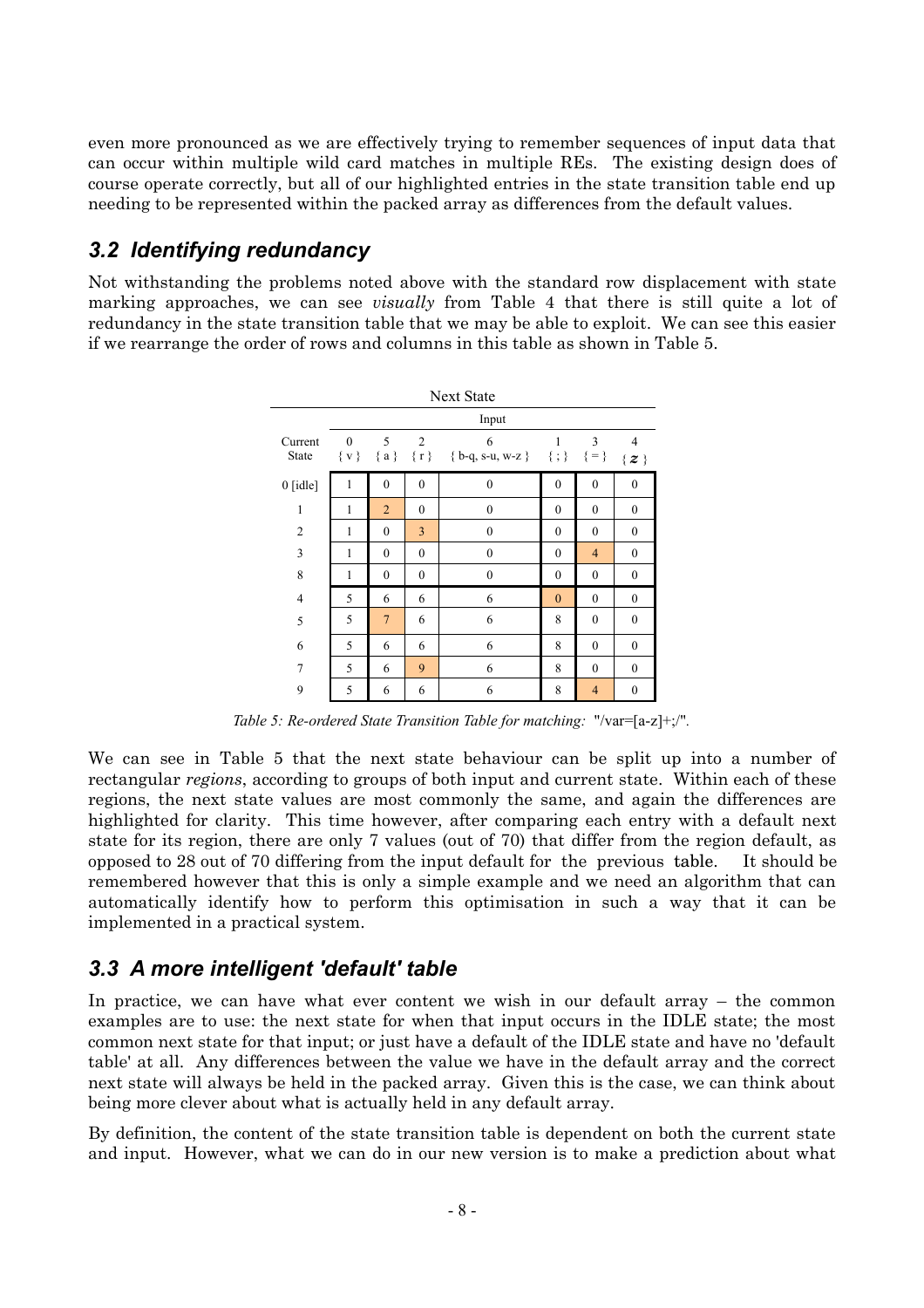the next state will be. We were effectively doing this already, by using the input value, albeit rather ineffectively. It doesn't actually matter whether we are correct in our prediction, however the more accurate the prediction the less information we will need to store as a correction in our packed array and hence the less memory we will need to implement this.

Looking at the different states and input values, we can see that these regions of the table have a high probability of having the same outcome. This time we look at both input and current state, and use this to determine which region of the table we are in. We cannot use all information from both input and current state, as this would require a complete state transition table. What we can do instead is to compress both the current state and input values in a way so as to select a particular 2D table region and then to specify the default for each region.

## **4. Next state prediction**

We can replace the original default array by three tables that allow us to generate a next state 'prediction'. As shown in [Figure 2](#page-9-0), compression tables are used for both the current state and input values so as to give indices into a 2D prediction table that gives the prediction for that region.



<span id="page-10-0"></span>The compression we use here for the current state and input are both lossy, and our next state prediction can therefore not be accurate because of this. So long as we do not lose too much information, then this doesn't matter as we are using the packed array to patch up any differences between our prediction and reality. The difficult problem is working out how to compress the input and current state so as to create a good prediction. The more we compress the input and current state values, the smaller we can make the prediction table, but the less accurate the prediction will be  $-$  and hence the larger the memory requirements for the packed array that holds the corrections.

### *4.1 Calculating Distance*

We can look at the next state in one of the two dimensions of the state transition table and see how this index can be compressed. Taking the current state first, we have an input of width *S* bits and we wish to compress this to a width of *T* bits. We therefore have a maximum of 2 *S* state vectors (a list of next states for each input value) which we wish to compress into a maximum of 2 *T predictor* state vectors. We first define the distance between two state vectors: this being the number of elements in one state vector that are different to the corresponding element in that position in the other state vector. It does not matter here what the values are or how different the values are. We start now by defining a maximum distance

*d* between state vectors and work our way through the state vectors forming sets of state vectors that are all within distance  $d$  of each other. The number of sets created  $S_d$  will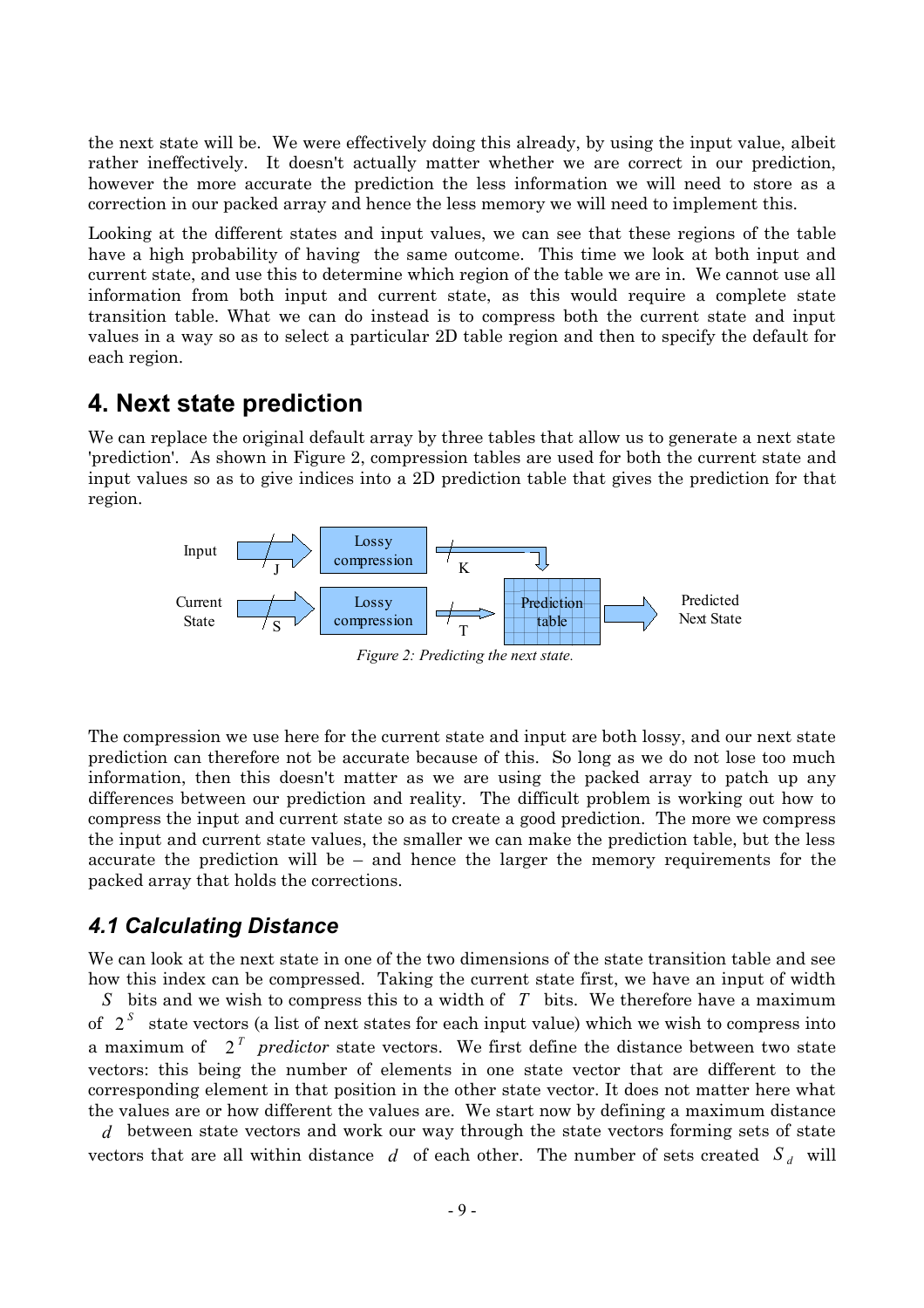depend on the value of *d* and we can iteratively increase the value of *d* until we satisfy:  $S_d \leq 2^T$ .

From [Table 4](#page-7-0) we can see that with value of:  $d=2$  we have the following state vector sets:

{0, 1, 2, 3, 8}, {4, 5, 6, 7, 9}

For each of the sets, we generate a new predicted state vector that has elements consisting of the most common element values for that position from each of that set's state vectors. We now have a set of predictor state vectors. For each real state vector we create a mapping between that state vector and the predictor state vector that has the least distance. This information is then used to create the compression table that takes the *S* bit current state and outputs the *T* bit compressed current state. For our previous example, with  $T=1$ , we have the state compression table and predicted state vectors as shown in [Table 6](#page-10-0).

<span id="page-11-0"></span>

*Table 6: State compression and state predictor vectors for matching:* "/var=[a-z]+;/".

The same procedure is then repeated on the table of predicted state vectors, this time in the other dimension so as to create shorter predicted state vectors by merging together next state values on the basis of distance given the different input values. From this we create the required input compression table and the prediction table. We use our previous example again, this time using  $K=2$  for the input compression, giving us the state and input compression tables and next state prediction table as shown in [Table 7.](#page-11-0)

The replacement of the default table by the three new tables is likely to increase the overall amount of memory, with these tables requiring the following amount of memory:

<span id="page-11-1"></span>
$$
T \tcdot 2^S + K \tcdot 2^J + (S + P + N) \tcdot 2^{(T + K)}
$$
 bits

The closer the values of *T* and *K* to *S* and *J* respectively, the more accurate will be the prediction, and hence the smaller the size of the packed array – and unfortunately, the larger the size of the predictor and compression tables. Empirical studies show that the values of  $T = K = 4$  appear to be quite effective for the case where  $I = J = S = P = 8$ .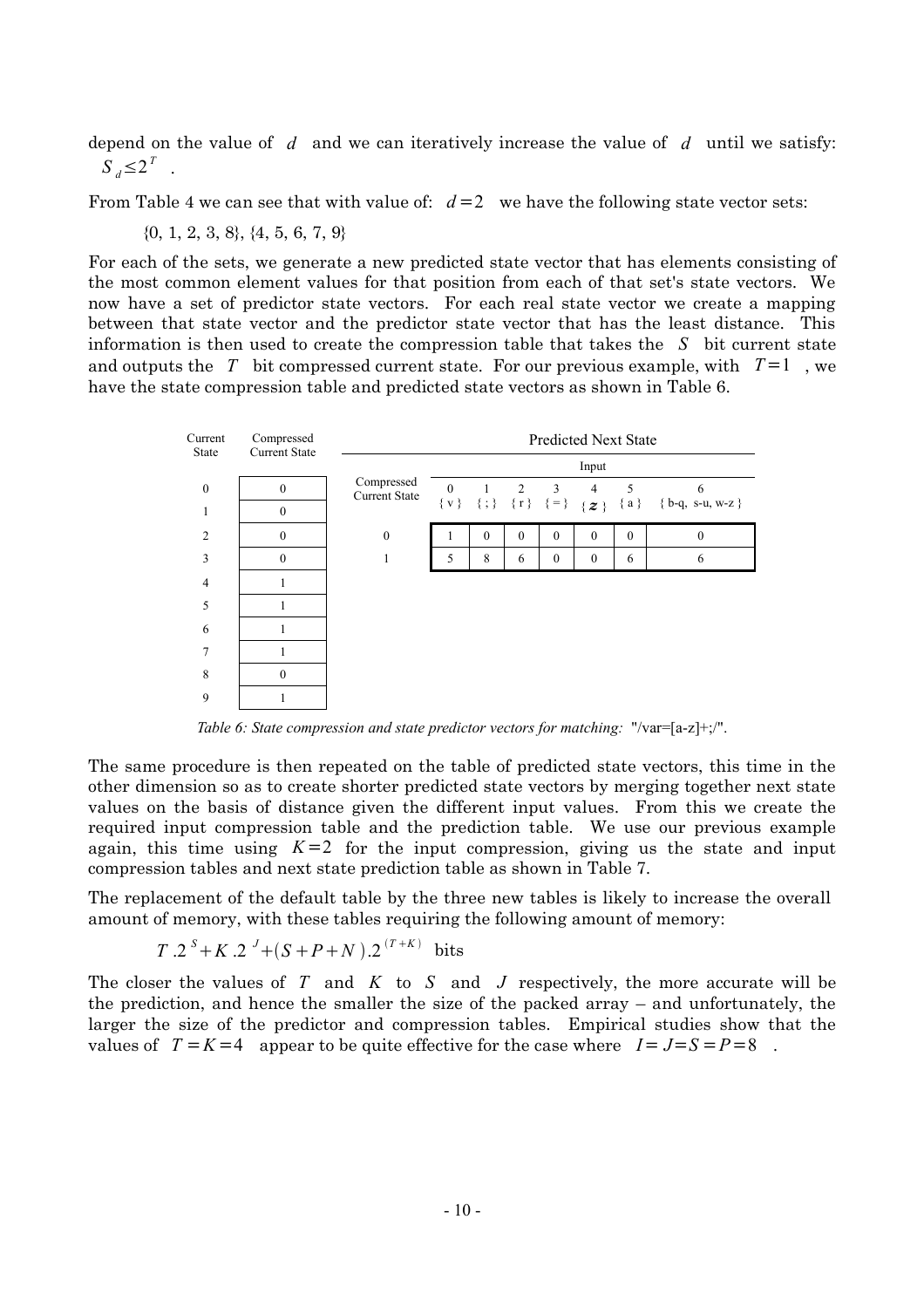

*Table 7: State and Input Compression and predictor tables for matching:* "/var=[a-z]+;/".

# **5. Hardware design**

The hardware design ends up being slightly different to the theoretical architecture, because of the various look-ahead functions that we need to keep the automata cycle down to one hardware clock cycle. In particular, the generation of the compressed state value can be done in parallel with the creation of the next state, in the same way that we generate the base address value. We will know these values at rule processing time and do not need to regenerate them again at run time. The hardware design we end up with is shown in [Figure](#page-11-1) [3.](#page-11-1) Note that for clarity, this schematic is simplified to avoid showing the data paths and signals used for boot loading.



*Figure 3: Schematic of regular expression matching system with next state prediction.*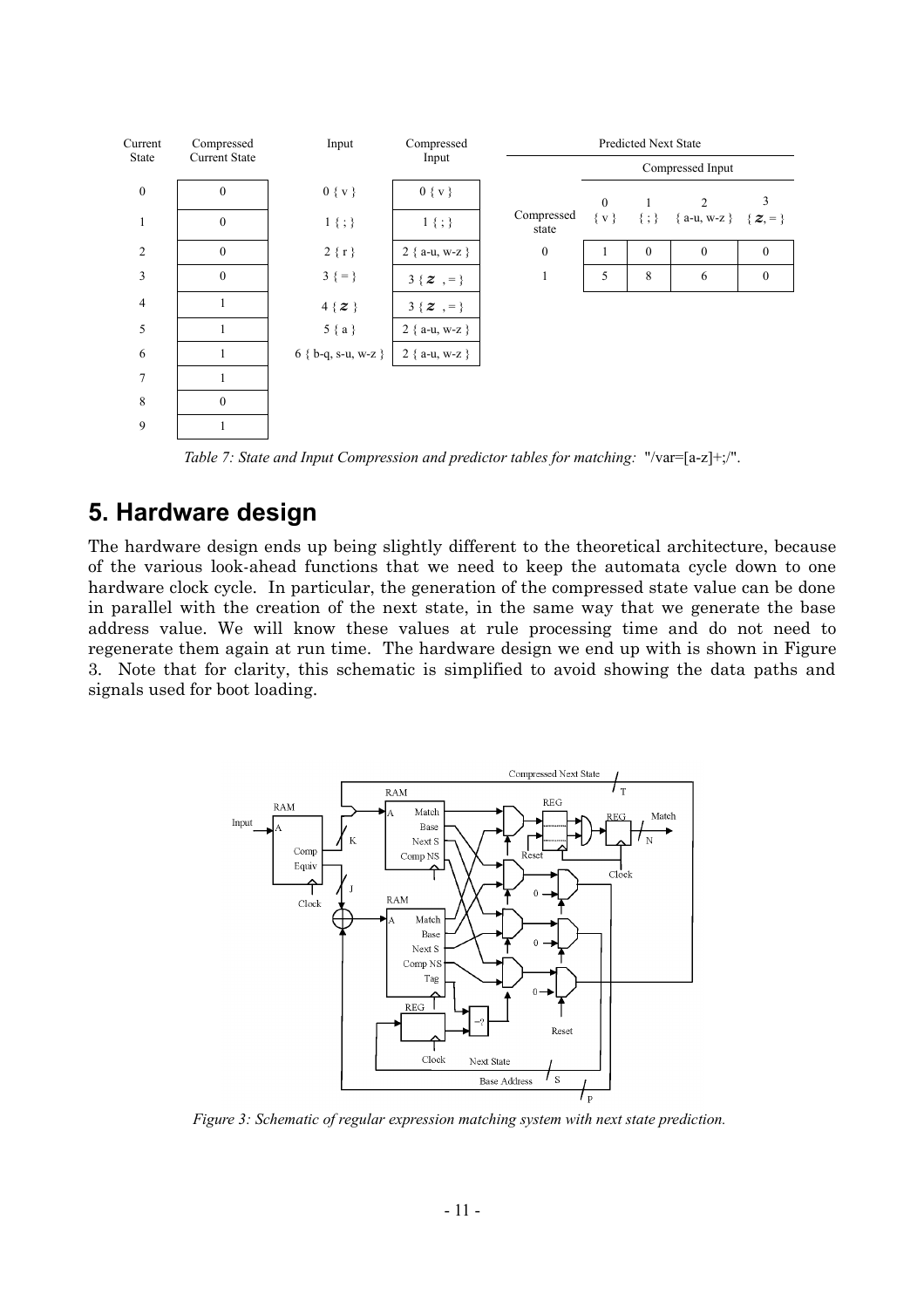The overall memory requirements *M '* for this hardware design, taking into account the extra memory required for the look ahead operations is as follows:

$$
M' = (J+K) \cdot 2^{I} + (S+P+N+T) \cdot 2^{K+T} + (2S+P+N+T) \cdot 2^{P}
$$

The input is compressed twice: first the disjoint input set compression is used to give 'Equiv' as the input to the packed array address calculation, then this value is compressed again to give 'Comp', the lossy compressed value as one of the inputs to the predictor table. In practice, both compressed values can be calculated at compile time for all possible input values and stored in a single input compression table with two outputs. The two dimensional indexing into the predictor table is performed by simply concatenating the compressed next state and compressed input buses.

### *5.1 Determining the number of engines*

To see how effective this scheme is, we take a set of 319 regular expressions from the Snort intrusion detection [[12](#page-14-5)] *community rule set* and see how many matching engines are required in each case for their implementation. The software used for this takes an iterative approach with increasing the number of REs allocated to each engine to see how many will fit and each time checking whether the design could be implemented in accordance with the various maximum bus width parameters.

#### **Original published version**

Here we are able to implement only 304 of the 319 REs, with the other 15 being too large to fit. This version uses parameters:  $I = J = S = P = 8$  &  $N = 1$  and would require a total of 304 engines. The raw memory requirement per engine here is 12.5 K bits – giving us of course 12.5 K bits/RE.

#### **Baseline Multi-RE Engine**

Here we are still able to implement only 304 REs, with the other 15 being too large to fit in the given design size. The design uses parameters:  $I = J = S = P = 8$  &  $N = 7$  and requires a total of 194 engines for the REs implemented. This requires more memory, for the multiple match outputs – and has a raw memory requirement of 15.5 K bits/engine – giving us  $9.9 \text{ K}$ bits/RE.

#### **Next State Prediction Engine**

<span id="page-13-0"></span>Here we can implement all 319 REs. The design uses parameters:  $I = J = S = P = 8$ ,  $K = T = 4$  &  $N = 9$  and requires a total of 75 engines. These engines are larger as they include the input and state compression tables and have a raw size of 19.5 K bits/engine – thus giving us 4.6 K bits/RE. Each of these engines would require 2 BRAMs (albeit not completely used) in a Xilinx Virtex4 FPGA [[13](#page-14-7)], giving a total of 152 BRAMs – or 0.47 BRAM/RE.

#### <span id="page-13-4"></span><span id="page-13-1"></span>*5.2 Hardware design results*

<span id="page-13-3"></span><span id="page-13-2"></span>A VHDL model has been produced and tested by simulation with a number of regular expressions and some artificial input data. This design has been synthesized and built for a Xilinx XC4VLX25-12sf363 [\[13\]](#page-14-7) FPGA.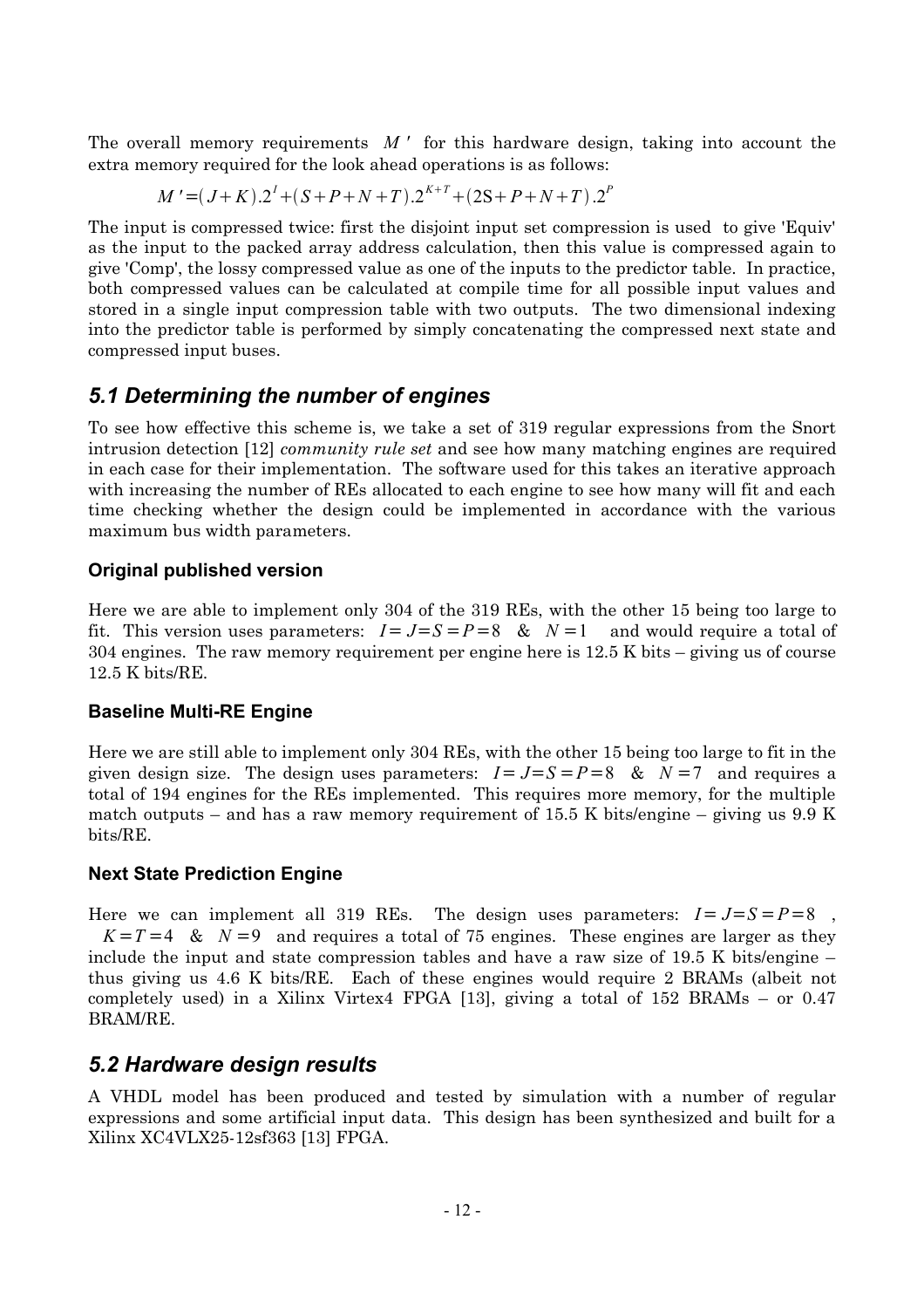This gives the following resource requirements per engine:

LUTs: 75  $BRAMs$  2

<span id="page-14-1"></span><span id="page-14-0"></span>The design was constrained with a cycle time specified as 4.0 ns and this successfully builds with a clock to set-up time just below this. This gives an overall search rate of 2.0 Gbps, independent of the regular expressions being searched for and the data being searched. The engine produced can search for a maximum of 9 regular expressions, although this will depend on the complexity of the Regular Expressions. In the tests in the previous section, the average number of REs per engine was 4.3, with quite a wide variation between engines.

# <span id="page-14-4"></span>**6. Conclusions**

<span id="page-14-3"></span><span id="page-14-2"></span>This paper looks at problems of state transition table size when implementing Regular Expression matching deterministic finite automata within Field Programmable Gate Arrays. *Row displacement with state marking* works very well as a method to reduce DFA memory use for implementing systems using Aho-Corasick multi string matching, but is less successful when applied to systems that implement multiple Regular Expression matching. This appears to be related particularly with Kleene Star operations that potentially can be used to absorb unlimited amounts of data within part of a match. This causes the automata to change what might be referred to as its *normal* default behaviour.

<span id="page-14-7"></span><span id="page-14-6"></span><span id="page-14-5"></span>The technique used here is to group different states and input values together by the use of lossy compression and to use these to select a prediction of what the next state is likely to be. This prediction is more effective than just using the input value to select a default next state and results in sparser difference arrays and hence less memory for the packed array. For the example designs and test data, the prediction system used around 46% of the memory requirements per Regular Expression as that required for our baseline version where this was not used.

# *6.1 Further Work*

The next stage planned for this work is to see how variations in the design parameters affect the overall memory utilisation. A particular area of interest is the trade off between the amount of memory used for the prediction tables as compared with that for the packed array. Taking this work a step further, it will also be interesting to see how this scheme scales to larger word sizes, and whether this introduces any new issues that need to be addressed.

# **References**

- [1] G. Tripp, Regular expression matching with input compression: a hardware design for use within network intrusion detection systems. Journal in Computer Virology, 3(2):125-134, June 2007.
- [2] J.E. Hopcroft, R. Motwani, J.D. Ullman. Introduction to automata theory, languages and computation, 2nd ed. Addison-Wesley, Reading. 2001.
- [3] D. Grune, H.E. Bal, C.J.H. Jacobs, K.G. Langendoen, Modern Compiler Design, Wiley, Chichester, 2000.
- [4] R. Sidhu, V.K. Prasanna, Fast regular expression matching using FPGAs. In: Proceedings of the 9th International IEEE symposium on FPGAs for Custom Computing Machines (FCCM'01). Rohnert Park, California. 2001.
- [5] C. Clark, D. Schimmel, Efficient reconfigurable logic circuits for matching complex network